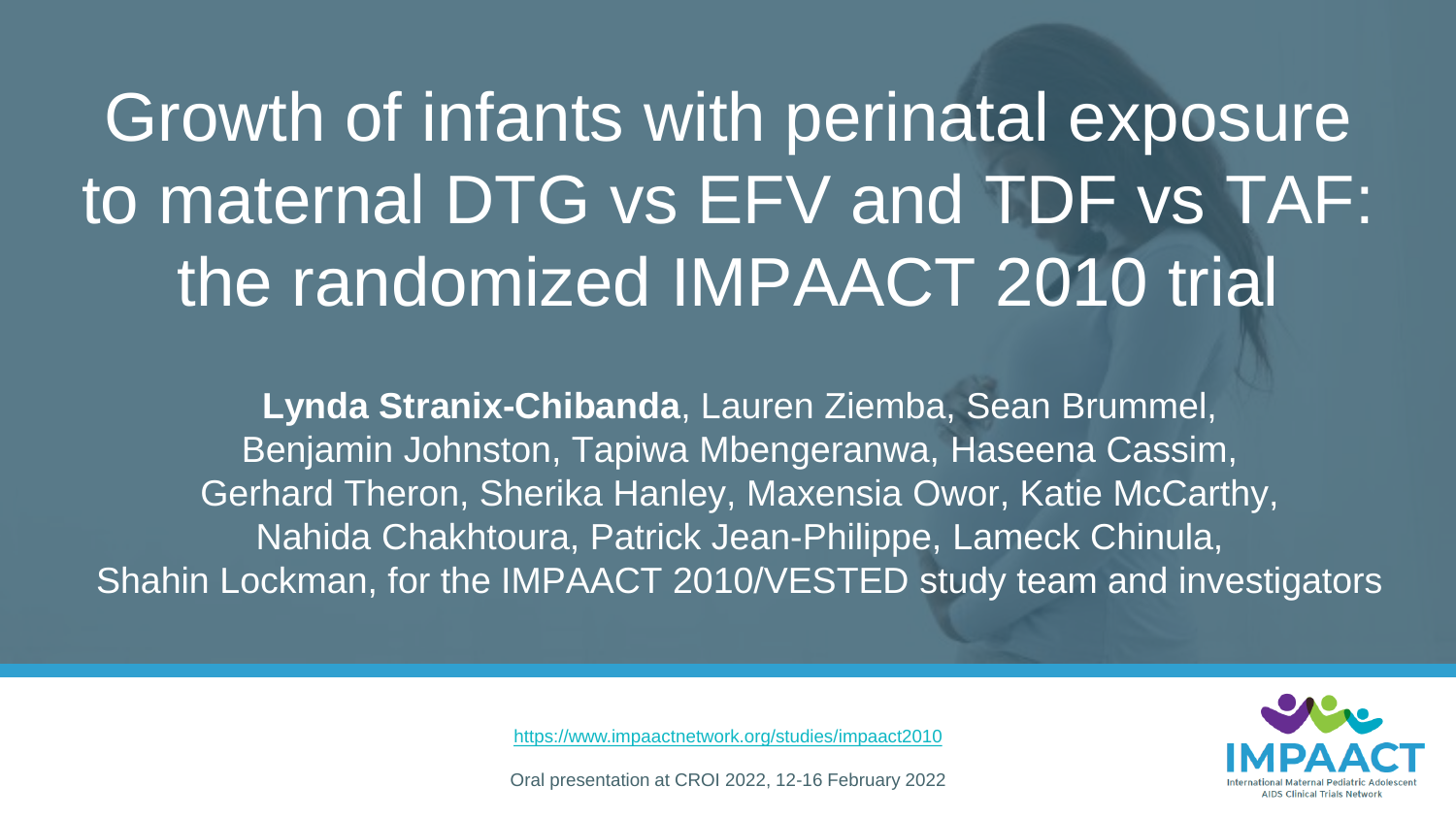# <sup>2</sup> **Background**



▹ Impact of contemporary antiretrovirals taken in pregnancy/breastfeeding on infant growth is not fully established ▹ Stunting in infancy impacts cognitive development and adult height ▹ We compared growth through 1 year of age in infants randomized to one of 3 maternal ART regimens started in pregnancy in the IMPAACT 2010 trial



Grantham-McGregor*, The Lancet* 2007; Black*, The Lancet*  2008; Wedderburn, *Curr HIV/AIDS Rep*. 2019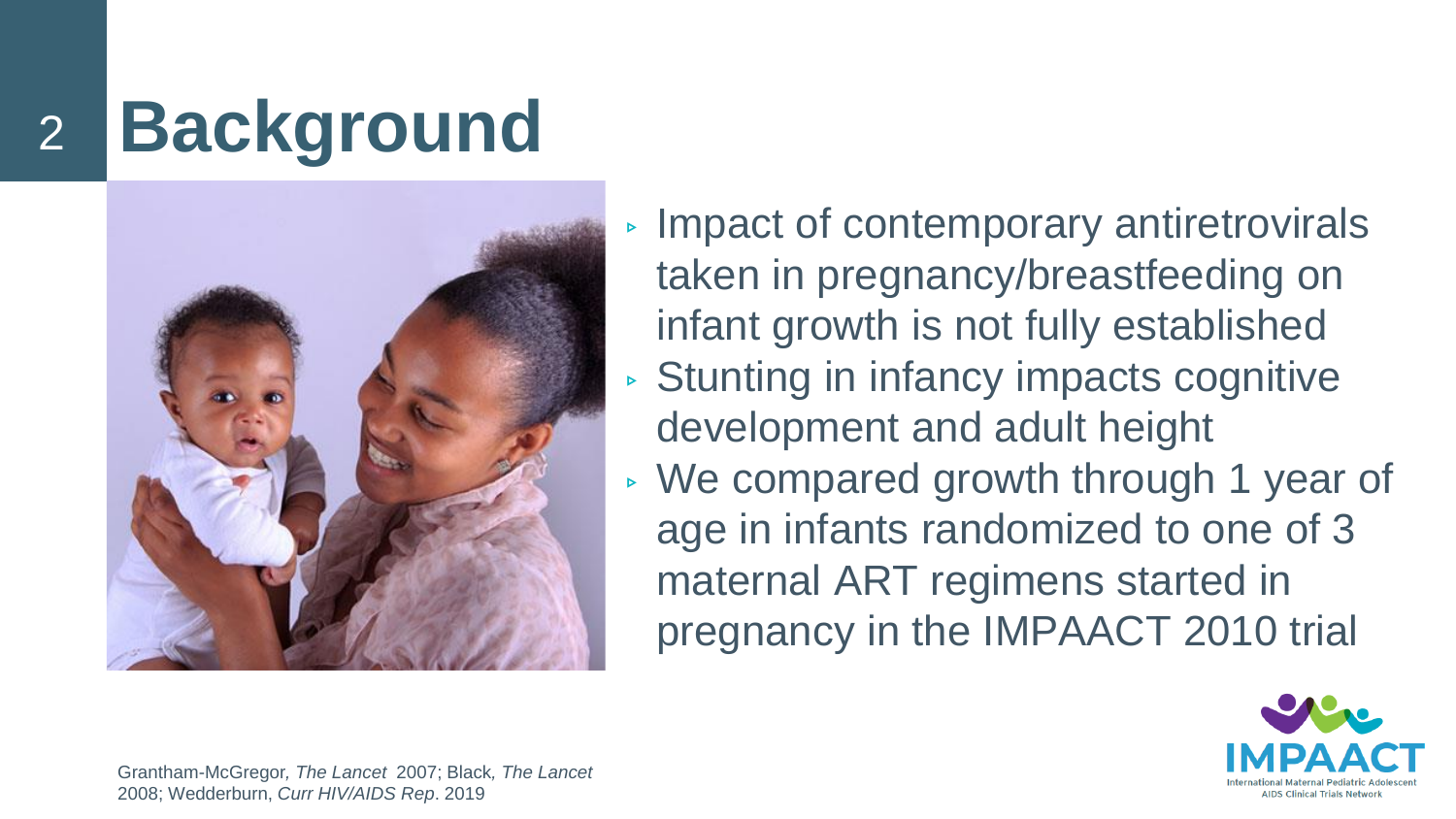#### **Randomized Open-label Trial of the Virologic Efficacy and Safety of Three ART Regimens Started in Pregnancy**



*Lockman & Brummel et al, The Lancet, 2021*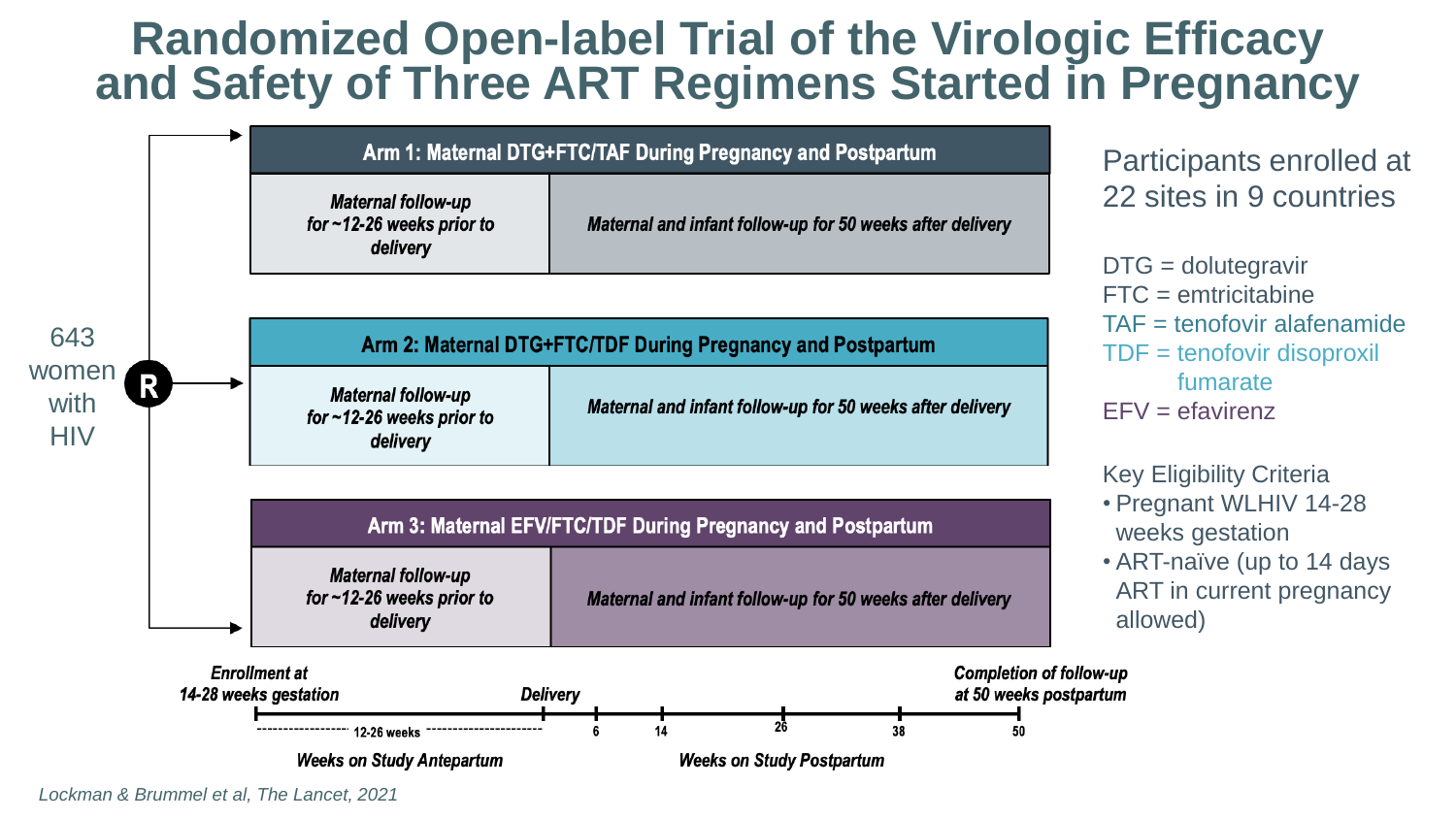# **Key Outcomes at Delivery/Birth**

- ▹Maternal **DTG-containing ART** vs **EFV/FTC/TDF**:
	- ▶ Superior virologic efficacy at delivery

4

- ▸ Closer to expected weight gain in pregnancy Insufficient weight gain in pregnancy: **DTG+FTC/TAF 15%** vs **DTG+FTC/TDF 24%** vs **EFV/FTC/TDF 30%**
- ▹Maternal **DTG+FTC/TAF** lowest composite frequency of adverse pregnancy outcome\*\*

Low weight gain in pregnancy associated with the composite adverse pregnancy outcome

- ▹Liveborn infants—similar except for weight
	- ▸ Higher proportion low birth weight <2500g **EFV/FTC/TDF** Low Birth Weight: **DTG+FTC/TAF 6.4%** vs **DTG+FTC/TDF 9.5%** vs **EFV/FTC/TDF 12.0%**



*\*\*Poster 679 Brummel; Other IMPAACT 2010 posters—Fairlie; Chinula; Boyce*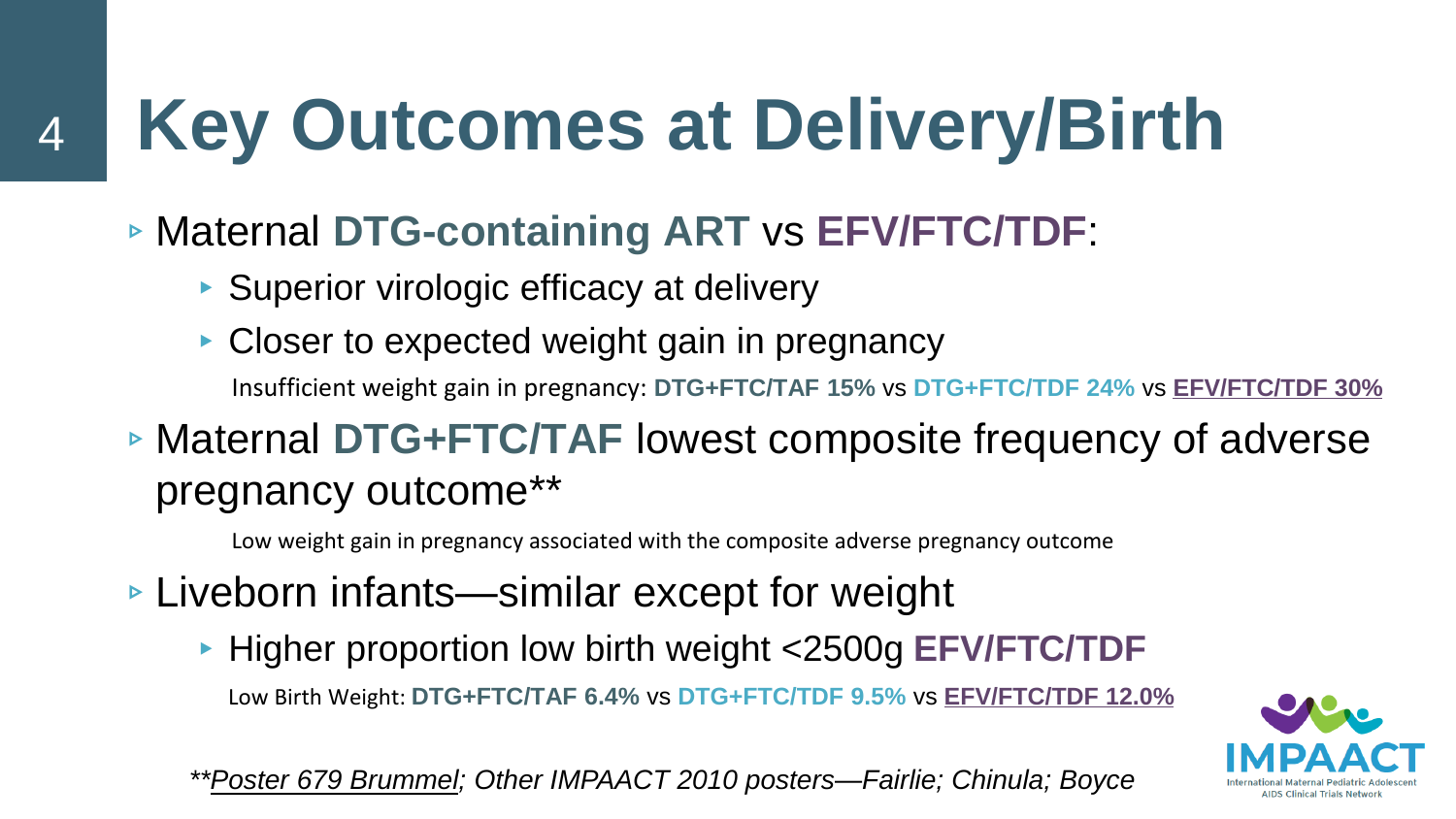### <sup>5</sup> **Additional Infant Characteristics**

|                                                      | DTG+FTC/TAF<br>$(N = 208)$ | DTG+FTC/TDF<br>$(N = 202)$ | <b>EFV/FTC/TDF</b><br>$(N = 207)$ | <b>Total</b><br>$(N = 617)$ |
|------------------------------------------------------|----------------------------|----------------------------|-----------------------------------|-----------------------------|
| Initiated breastfeeding,<br>$n$ (%)                  | 161(77)                    | 158 (78)                   | 160(77)                           | 479 (78)                    |
| Median (Q1, Q3)<br>breastfeeding duration<br>(weeks) | 50(44, 51)                 | 50(44, 51)                 | 50(41, 51)                        | 50(43, 51)                  |
| ARV prophylaxis, n (%)                               | 203 (98)                   | 200 (99)                   | 196 (95)                          | 599 (97)                    |
| Cotrimoxazole prophylaxis,<br>$n$ (%)                | 179 (86)                   | 174 (86)                   | 169 (82)                          | 522 (85)                    |
| Acquired HIV, n (%)                                  | 2(1)                       | 1(0.5)                     | 1(0.5)                            | 4(0.6)                      |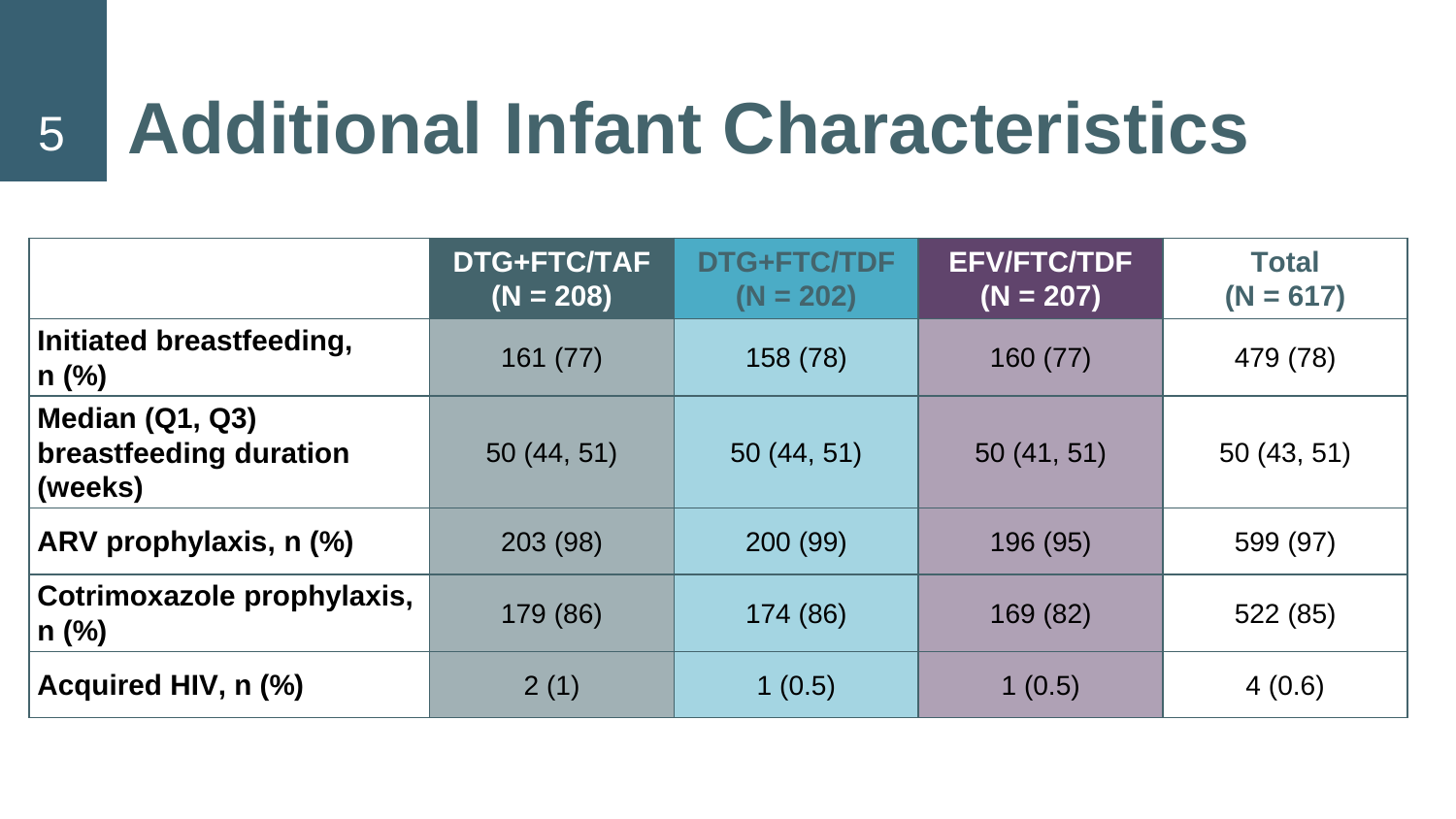# **Inclusion Flow Chart** <sup>6</sup>

643 Pregnant Women Randomized



**AIDS Clinical Trials Networl** 

*20 infants died*: DTG+FTC/TAF– 2 (1%); DTG+FTC/TDF—4 (2%); **EFV/FTC/TDF—14 (7%)**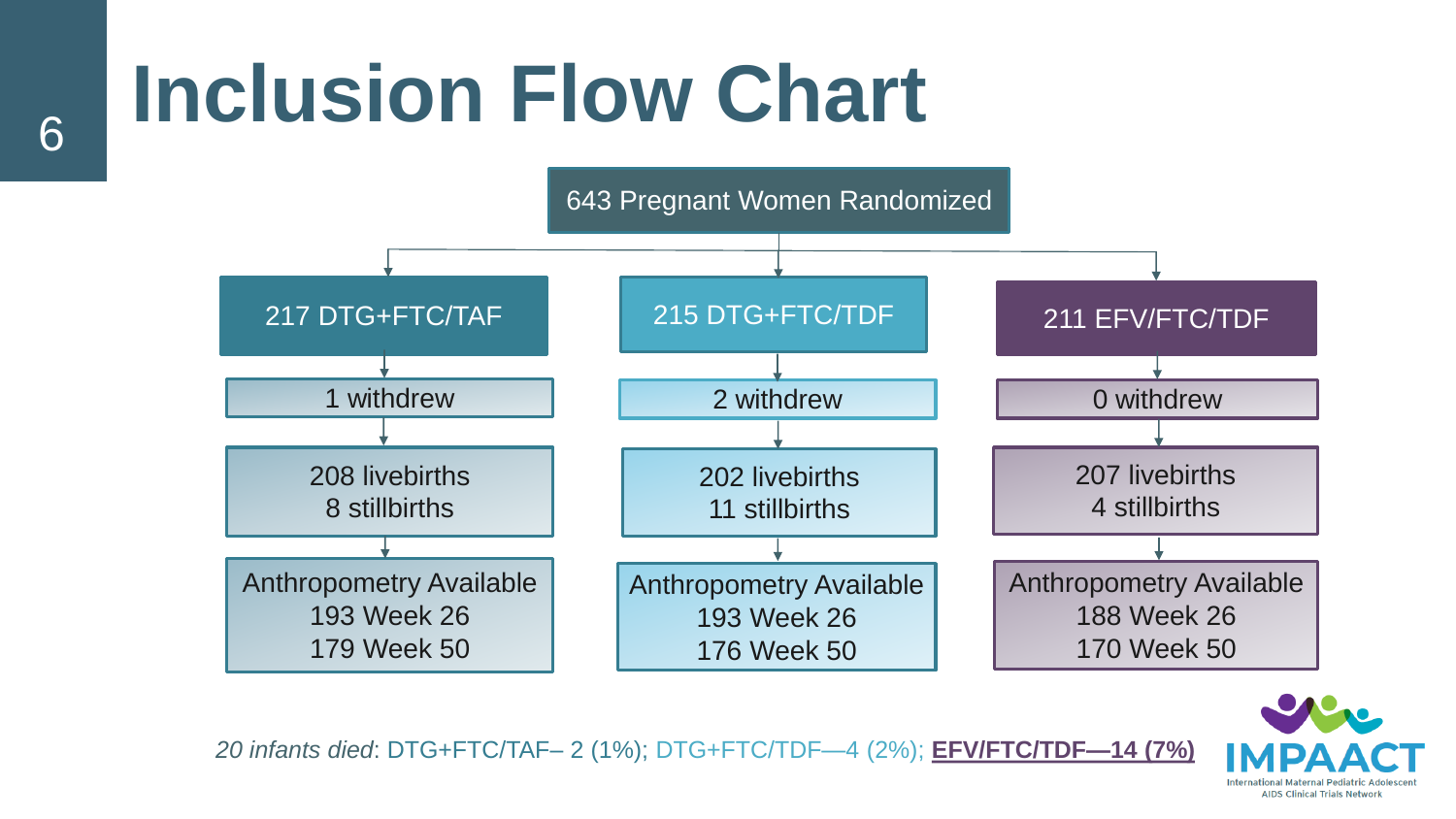## **Infant Growth Statistical Approach**

- ▹ Infant growth WHO Z-scores computed at Weeks 26 and 50 for liveborn infants retained on-study with length and weight data available:
	- **E** Length-for-age (LAZ)

7

- Weight-for-age (WAZ)
- **Weight-for-length (WHZ)**
- ▹ WHO standards and software used for Z-score calculations ([www.who.int/childgrowth/software/en](http://www.who.int/childgrowth/software/en))
- ▹ Pairwise comparisons of mean z-scores by two-sample t-tests
- ▹ Proportion stunting (LAZ < -2) estimated

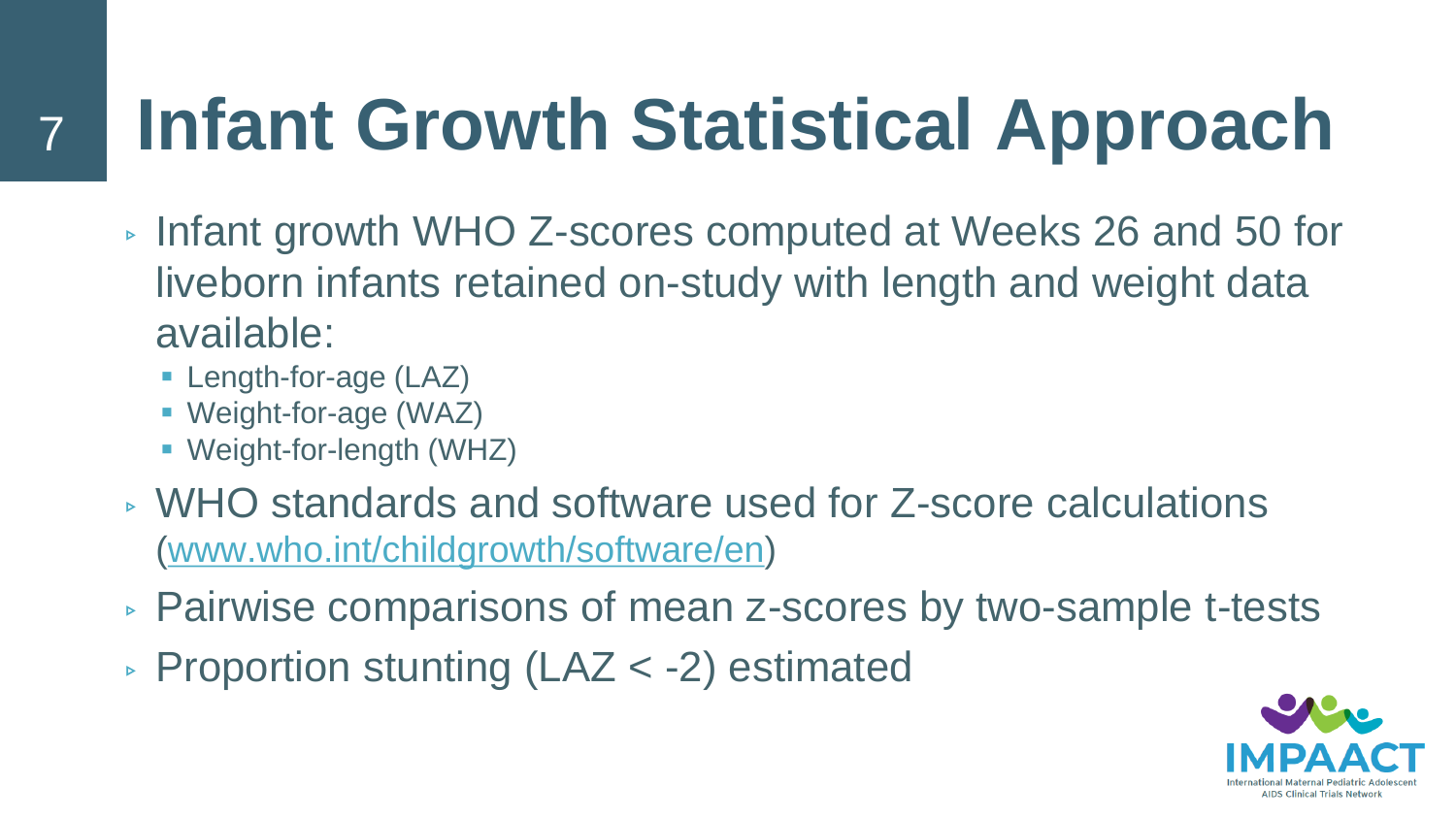## **Length-for-Age Z-scores lower in EFV vs DTG arms, similar TDF- vs TAF-DTG**



8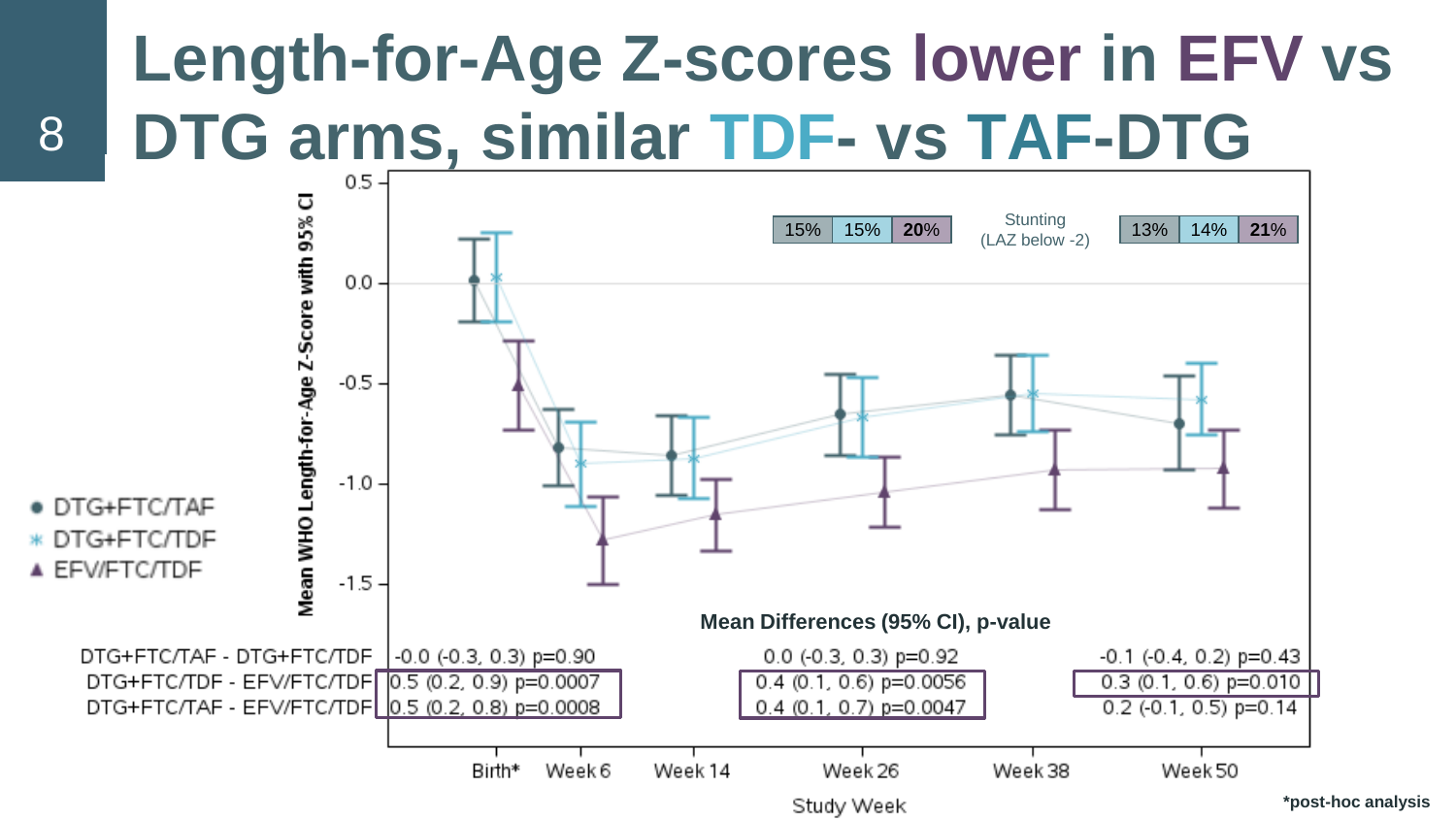#### **Weight-for-Age Z-scores lower in EFV vs DTG arms, similar TDF- vs TAF-DTG**



9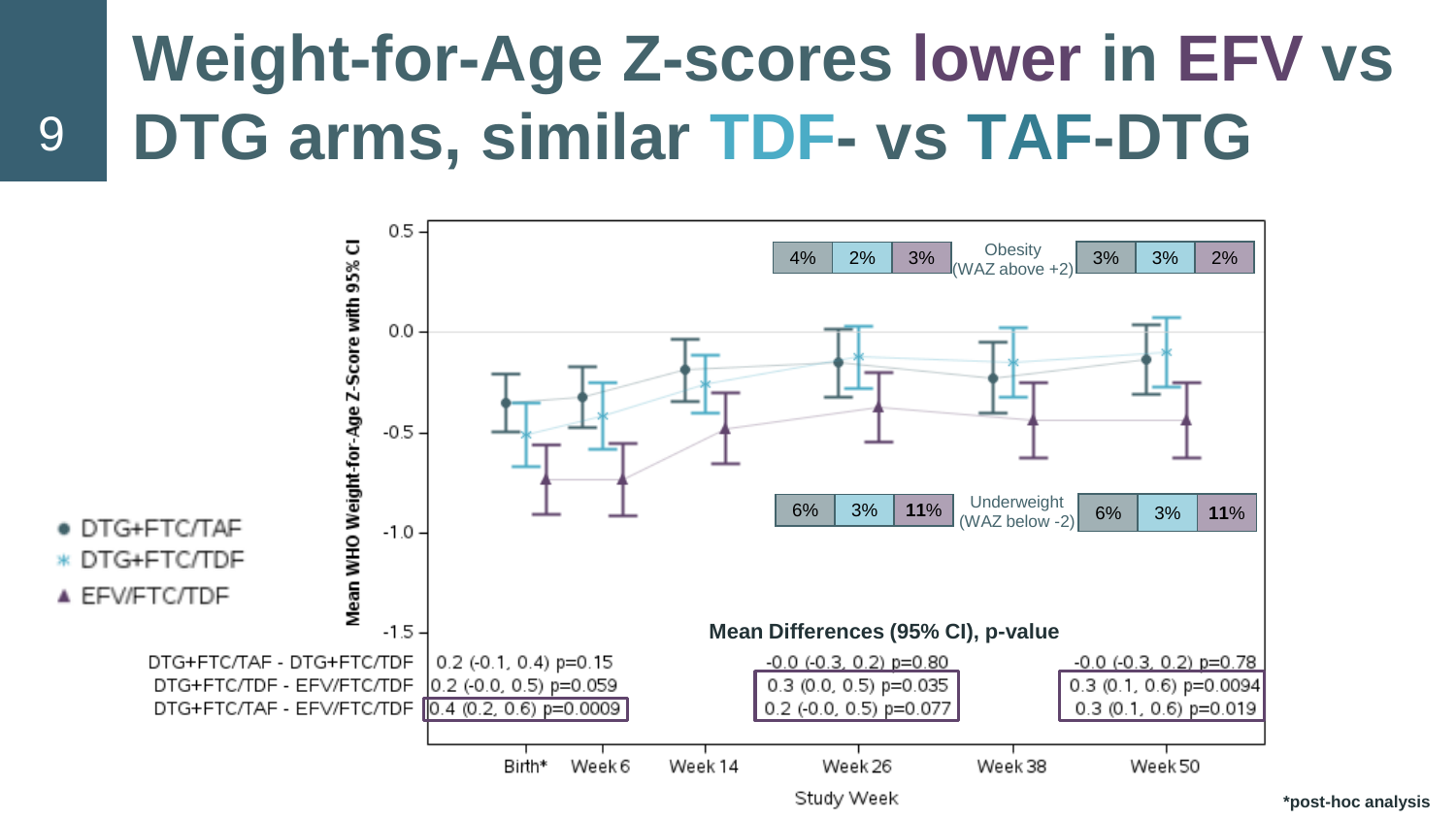#### 10 **Weight-for-Length Z-scores, no apparent differences**

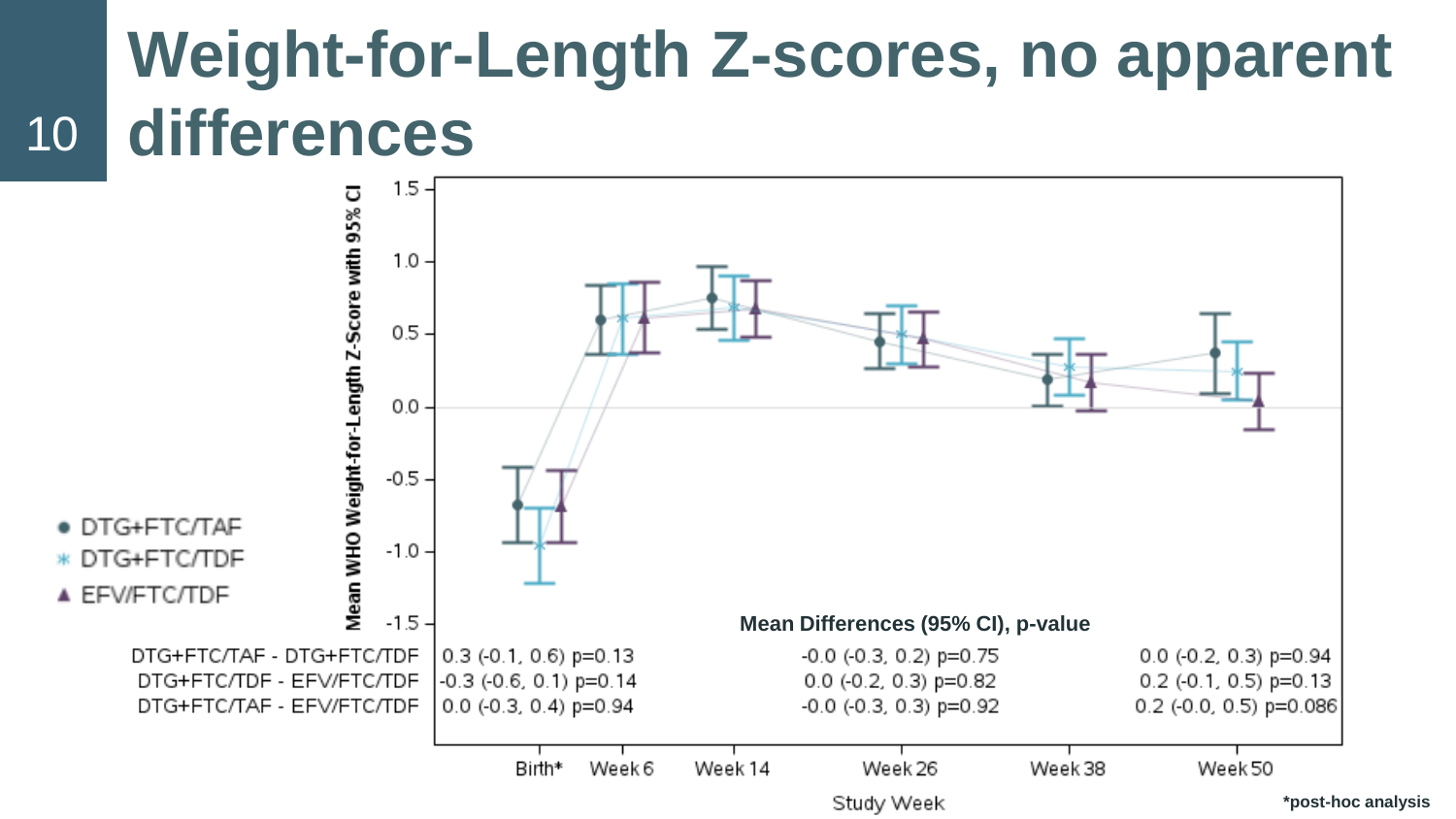#### **Limitations** 11

- ▹ Infant follow-up limited to one year of age
- ▹ Included women who started ART in pregnancy (not women conceiving on ART)
- ▹ Predominantly breastfeeding populations studied, primarily in Africa

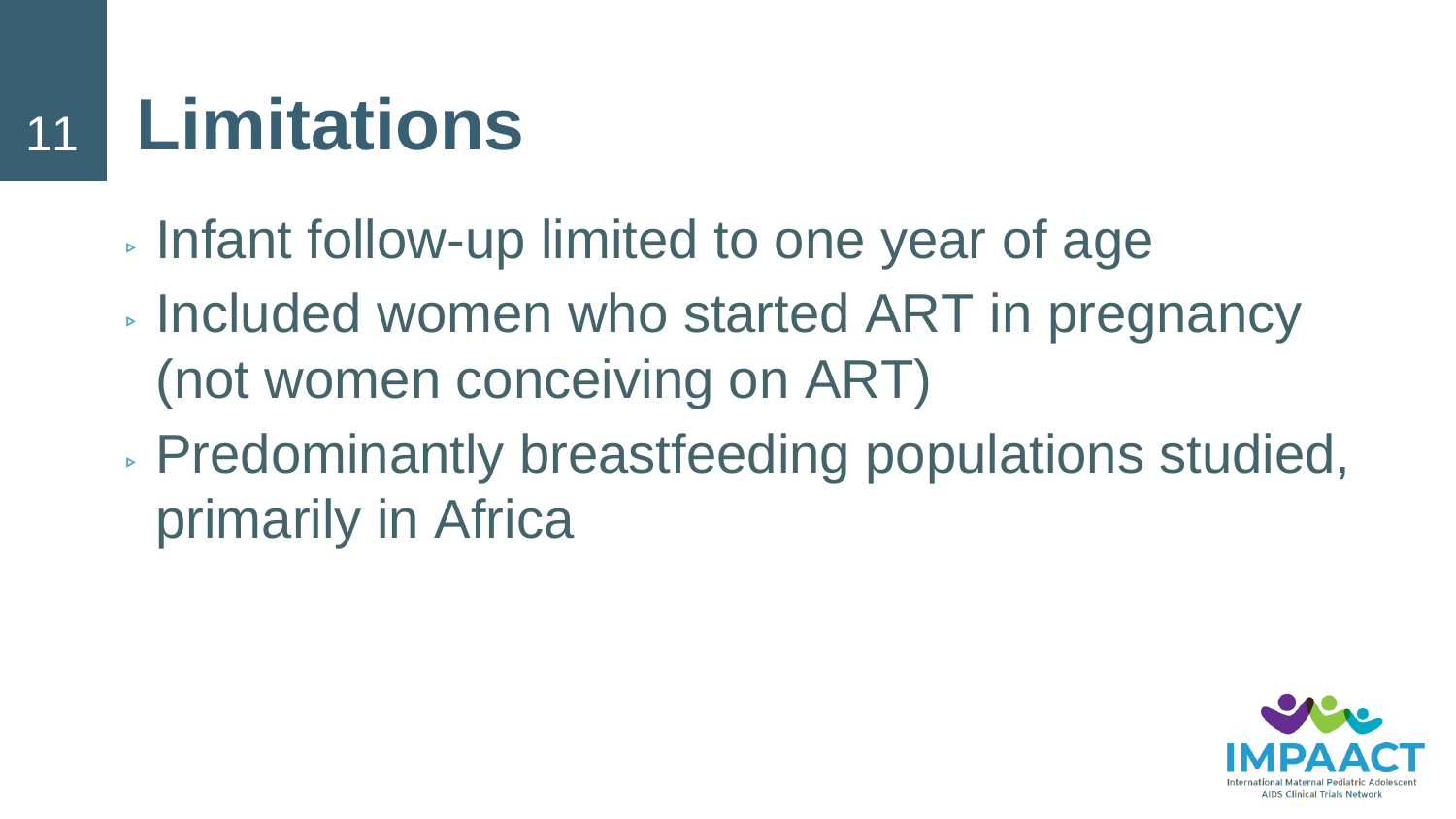#### **Conclusions** 12

- ▹ Infants born to mothers who started EFV/FTC/TDF in pregnancy were significantly smaller throughout infancy than infants whose mothers started DTG+FTC/TAF or DTG+FTC/TDF
- ▹ Rates of stunting were high across all arms and higher in EFV arm (1 in 5) than the DTG arms (1 in 7)
- ▹ Mechanisms of this difference remain unclear
	- ▸ Potential influence of differential maternal weight gain in pregnancy
- ▹ Infant growth was similar following exposure to maternal TDF vs. TAF in combination with DTG+FTC
- ▹ No increase in infant obesity with maternal DTG vs EFV

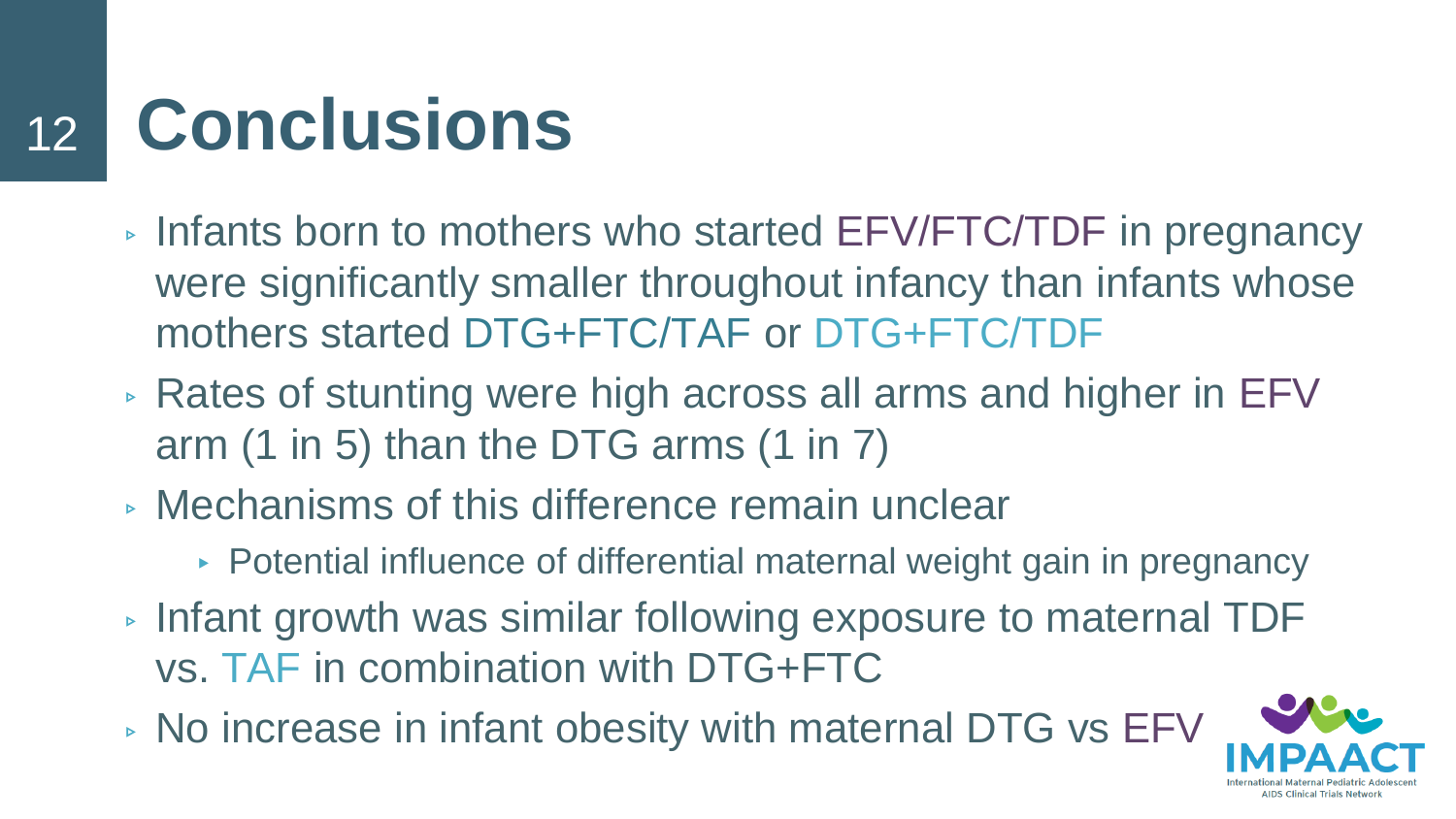#### **Conclusions** 13

- ▹ EFV use in pregnancy associated with concerning [low] growth parameters during first year of life
- ▹ Extended follow-up required to assess persistence of observed differences
- ▹ Infant growth should be factored into the choice of optimal maternal ART regimens during pregnancy and breastfeeding